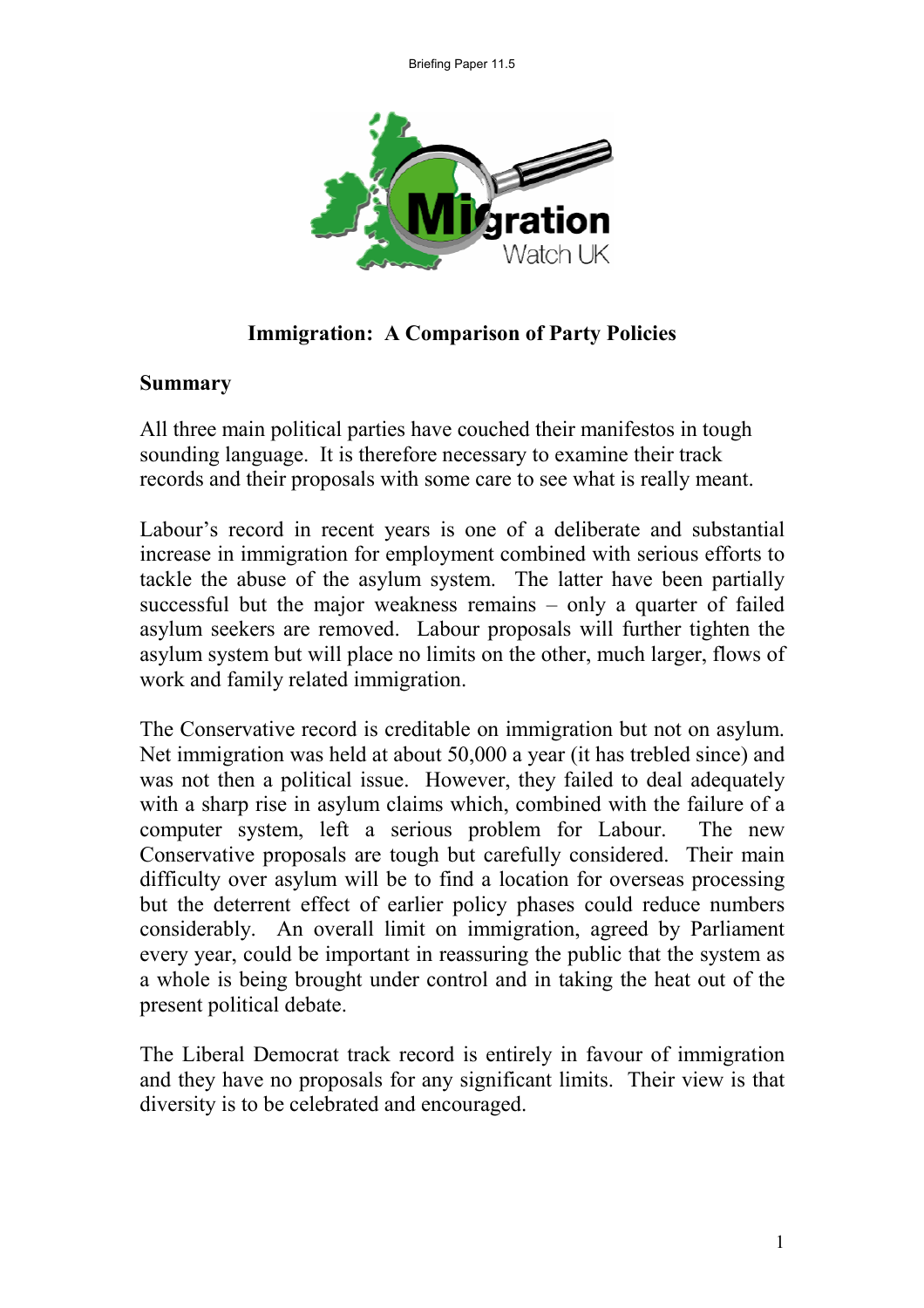UKIP's strong opposition to immigration is well known. They are the only party to specify a target (zero net immigration) but their policy proposals are vague.

The Green party and SNP both favour immigration but without much specific policy. Respect appears to favour unlimited immigration. Veritas is strongly opposed to immigration and to multiculturalism but is equally light on policy. The BNP manifesto calls for an immediate halt to immigration and voluntary repatriation with government financial assistance.

### **I. LABOUR PARTY**

#### **(a) Track Record**

#### **Labour's Manifestos**

2. The present government's immigration policy has developed over the years with, until recently, little explanation or debate.

3. The manifesto of  $1997<sup>1</sup>$  made no reference whatever to an increase in immigration. It stated:

"Every country must have firm control over immigration and Britain is no exception. All applications, however, should be dealt with speedily and fairly."

It continued with a promise to reform the marriage rules and to ensure swift and fair decisions for asylum seekers. The Primary Purpose Rule (designed to inhibit the use of arranged marriage as a means of immigration) was abolished the month after the election.

4. Nor did the manifesto for 20012 give any indication of what lay ahead. The section on immigration read as follows:

"People from abroad make a positive contribution to British society. As our economy changes and expands, so our rules on immigration need to reflect the need to meet skills shortages. The primary purpose rule has been ended and a right of appeal for family visitors has been introduced. Immigration rules will remain clear, firm and fair, and help ensure that those who come and work here continue to make a major contribution to our economic and social life."

 $<sup>1</sup>$  New Labour because Britain deserves better page 35</sup>

<sup>2</sup> Ambitions for Britain page 34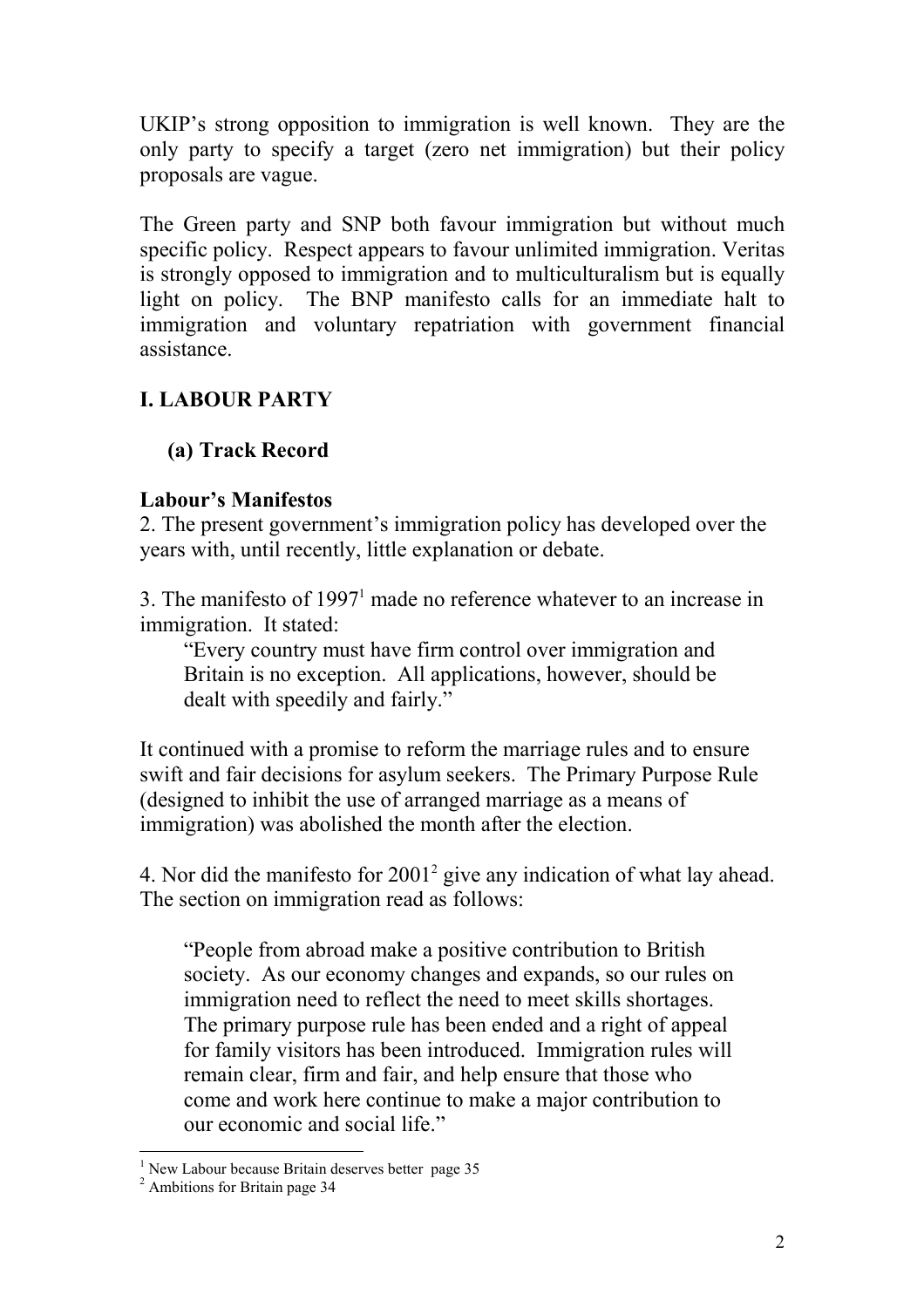## **White Paper**

5. The White Paper "Secure Borders, Safe Haven" issued in February  $2002<sup>3</sup>$  reported that work permits had been more than doubled to 104,000 in 2001. It also foreshadowed a number of relatively minor expansions of work related routes into the UK:

- the introduction of a Highly Skilled Migrant Programme
- easing the rules to permit post graduate students to switch into employment
- considering ways to meet the demand for short-term casual labour
- reviewing the Working Holiday Maker Scheme.

6. These expansions have all taken place. A Sector Based Scheme has been introduced for the food processing and hospitality industries providing for 15,000 permits and a Seasonal Agricultural Workers Scheme has been expanded from 10,000 to 16,250.

7. The overall result has been an increase in work permits from 42,000 in 1997 to 156,000 in 2004.

8. Britain was the only EU country (apart from Ireland) to open her labour market as soon as the ten new countries of Eastern Europe joined the EU. New workers have since been arriving from these countries at the rate of 10,000 a month. This is in addition to those from elsewhere granted work permits.

9. Net immigration has tripled from 47,000 in 1997 to 151,000 in 2003.

10. The track record is clear. Despite the tone of the two previous manifestos, there has been a consistent policy of promoting immigration on a substantial scale.

# **(b) Proposals**

# **(i) Work Permits**

11. The government's "Five Year Strategy", published in February 2005, re-arranges the present scheme into four tiers, confines settlement to the skilled and introduces financial bonds to ensure the departure of those from high risk countries. The Sector Based Schemes are to be gradually unwound. A points system will be introduced for work permits. The criteria on which the points are based are, however, the existing criteria,

<sup>&</sup>lt;sup>3</sup> CM 5387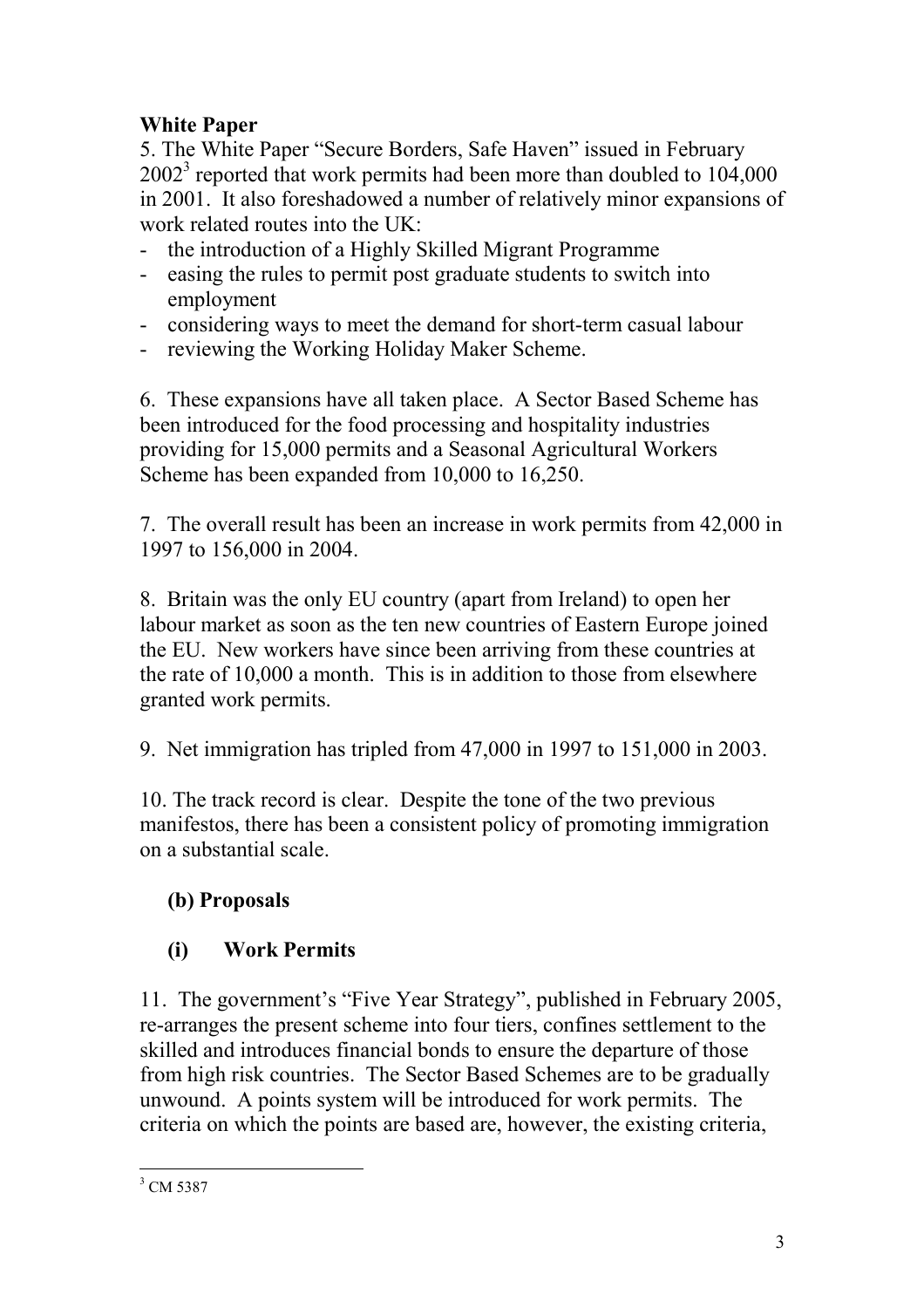i.e. skills at NVQ3 level(A levels) and either a shortage occupation or a vacancy that cannot be filled by an EU worker. There appears to be no finer selection on the basis of 'points'. There will be pre-entry screening for TB in high risk countries (but not for HIV). The 2005 election manifesto also states that appeal rights for non-family immigration cases will be removed.

12. The main weakness is that there is to be no upper limit so the system will continue to be entirely employer driven. It is hard to see the purpose of a points system without a ceiling on numbers.

13. The 2005 manifesto states; "Our philosophy is simple: if you are ready to work hard and there is work for you to do, then you are welcome here". In 2004 the government gave permission for over a third of a million people to enter (or remain in) the UK for the purpose of work<sup>4</sup>. Some will, of course, later leave but the government have no means at present of knowing whether they have done so. Nor, apparently, is any account to be taken of the social impact of such large scale immigration.

### **(ii) Asylum**

14. The government's "Five Year Strategy" and 2005 manifesto commitments in respect of asylum amount to more of the same – continued efforts to speed up consideration and to reduce the scope for appeals, combined with fast-tracking and tagging applicants with apparently unfounded cases, expanding the use of detention and making greater efforts to remove failed asylum seekers. By 2008 all visa applicants will be finger printed to prevent people concealing their identity after entry. Asylum will be initially for five years only.

15. These are useful measures but they do little to address the major weakness of the system – the failure to remove the vast majority of those whose claims fail. Over the past six years, only one in four has been removed.

#### (iii) **Family reunion**

16. The "Five Year Strategy" notes that the minimum age for spouses and partners has been raised to 18 and that the government will consider raising it to 21 if necessary to address the problem of forced marriages.

<sup>4</sup> This number comprises 156,000 work permits, 130,000 East European Workers Registered, 46,000 working holiday makers, 16,000 seasonal agricultural workers, 15,000 au pairs, 5,000 highly skilled (estimate). Total 368,000.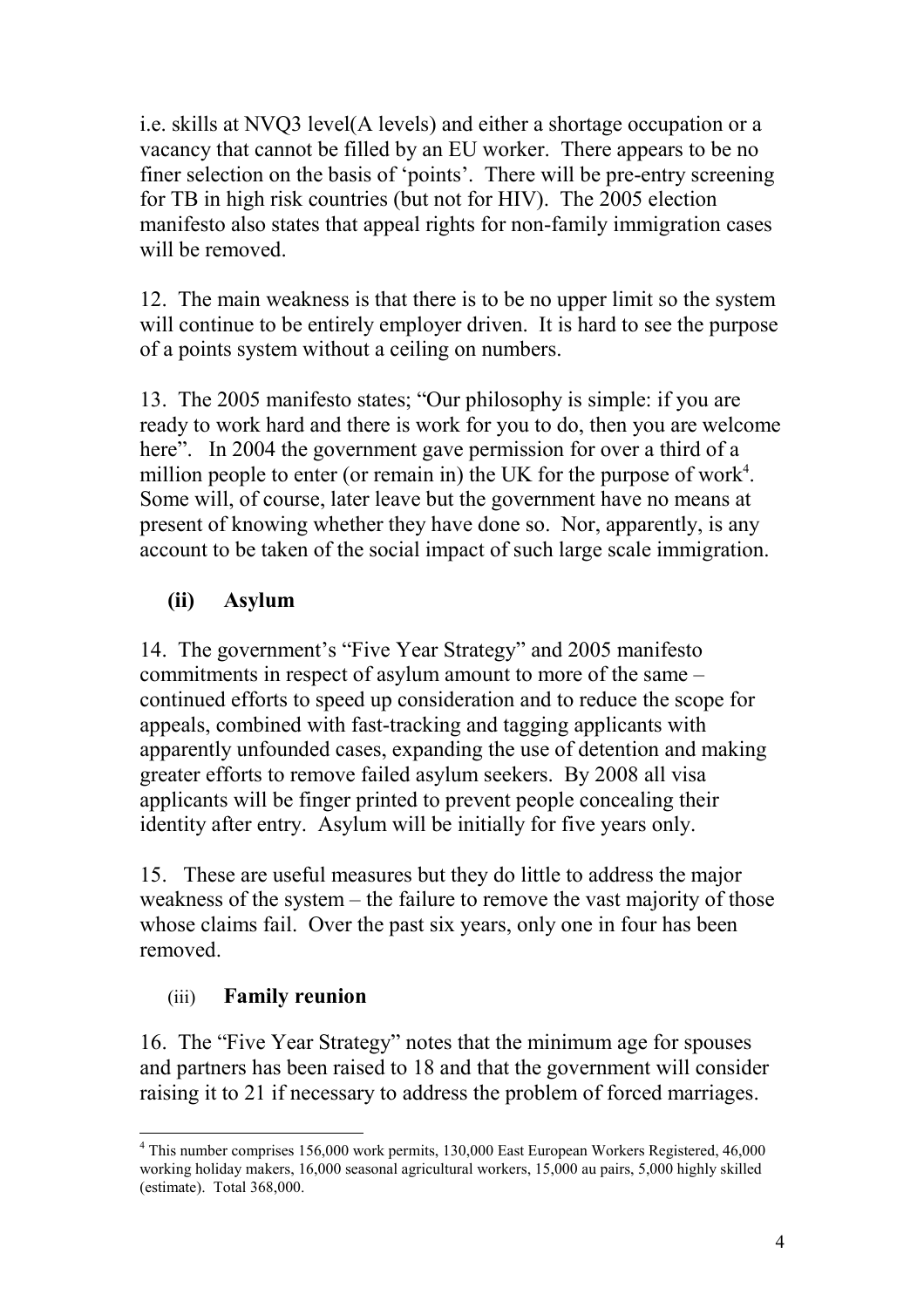The marriage must subsist for two years before settlement is granted. Those so admitted will not be able to sponsor further family members for five years.

17. The 2005 election manifesto promises "an end to chain migration", but these are minor measures which will have very limited effect on it. The main factor is transcontinental arranged marriages.

### **(iv) Other matters**

18. The government have promised to introduce Identity cards for all citizens.

19. They have declined to introduce HIV or Hepatitis B tests for immigrants, although 47 other countries conduct such tests. They have also declined to test medical staff before they are recruited overseas.

## **II. CONSERVATIVE PARTY**

### **(a) Track Record**

20. For the last fifteen of the Conservative years (1982- 1997) immigration was not a significant political issue. Their declared policy was " to restrict severely the numbers coming to live permanently or to work in the United Kingdom."<sup>5</sup>

21. In fact, net immigration continued steadily. The average annual figure was 59,000 over the period 1988 – 1997.

22. Through much of the 1980s work permits were issued at a rate of 20- 30,000 a year, rising to 42,000 in 1997. By comparison, 156,000 were issued in 2004.

23. The settlement of spouses ran at about 30,000 per year.

24. The weakest part of the record is asylum where the response to a surge in claims to 43,000 was inadequate. The introduction of a computer system (which failed) combined with a reduction in staff left an extremely difficult situation for Labour to inherit.

<sup>5</sup> Home Office IND Annual Report, 1994.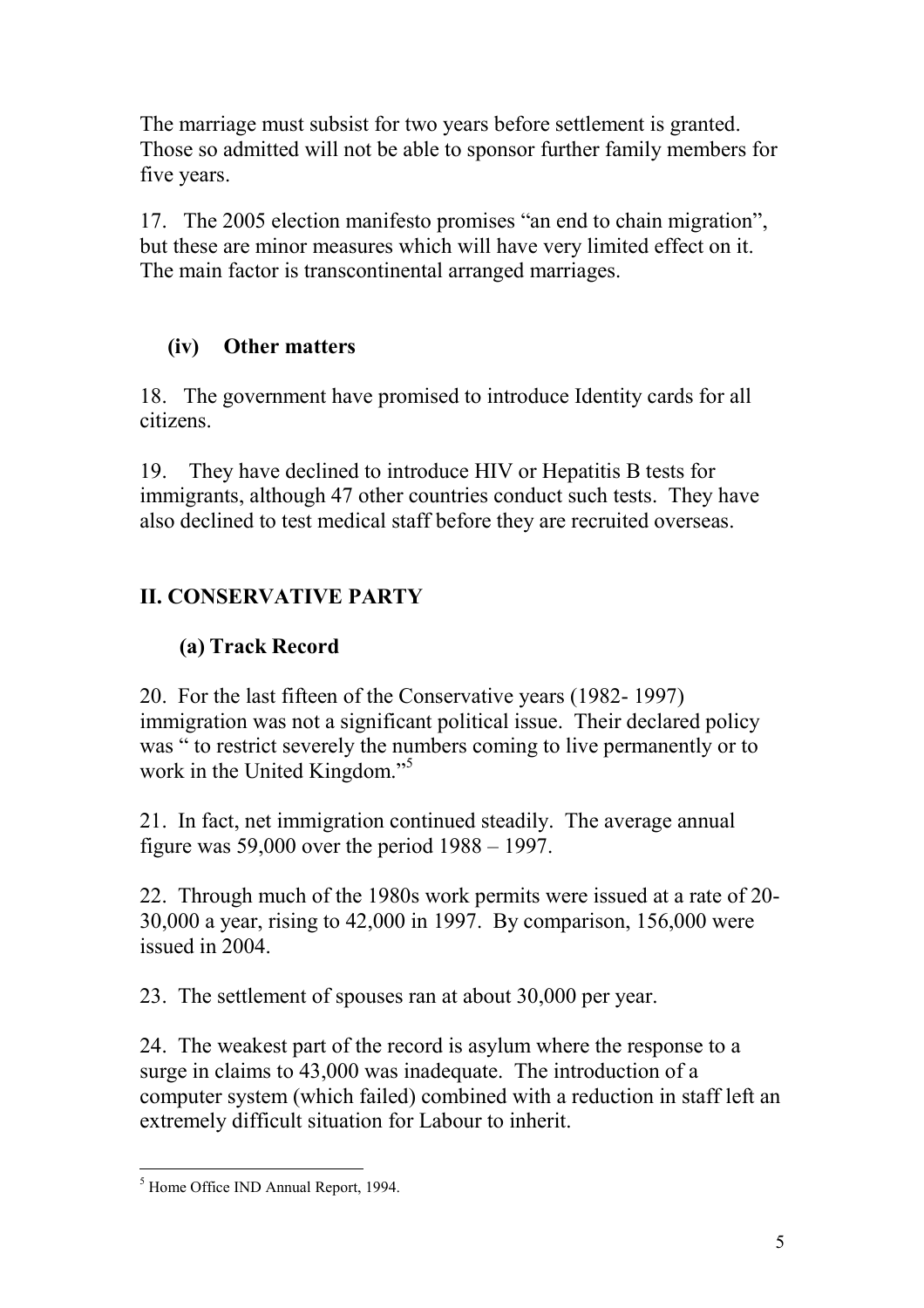25. Overall, acceptances for settlement (which lag several years behind immigration numbers) ran at about 50–60,000 a year compared to the present level of some 140,000.

## **(b) Proposals**

## **(i) Work Permits**

26. The Conservatives propose that there should be two types of work permit – temporary permits that would not lead to settlement and permanent ones that would. The former would be primarily for transfers within international companies but would be subject to strict conditions. Employers would have to post a bond to guarantee departure and there would be no switching to other types of visa. Applications could be made for a settlement permit but within the quota.

27. Settlement permits would be subject to an annual quota and would be allocated on a points based system. Points would be given for work skills, age, English language competency etc.

28. This system, similar to that in Australia, has the advantage that it is not entirely employer driven. It also takes into account the wider impact of immigration on society, public services etc.

## **(ii) Asylum**

29. The Conservatives propose a fundamental reform of the asylum system. They would withdraw from the present EU and international legal framework, attempt to negotiate fresh international agreements and pass national laws to implement a tighter and swifter asylum system. Those who destroyed their documents or who claimed only on discovery would be refused. The use of detention would be expanded. The effect of these changes would be to facilitate the return of failed asylum seekers. The long term aim is to end the present system whereby you have to get to Britain to claim asylum here. The Conservatives regard this as an incentive to people smugglers. The proposals involve setting up centres overseas where claimants could be sent to have their claims assessed. There would be an annual quota.

30. This outcome would not be easy to achieve. The later stages depend on finding suitable sites overseas and there would be considerable legal and practical difficulties to overcome. The shift of processing of claims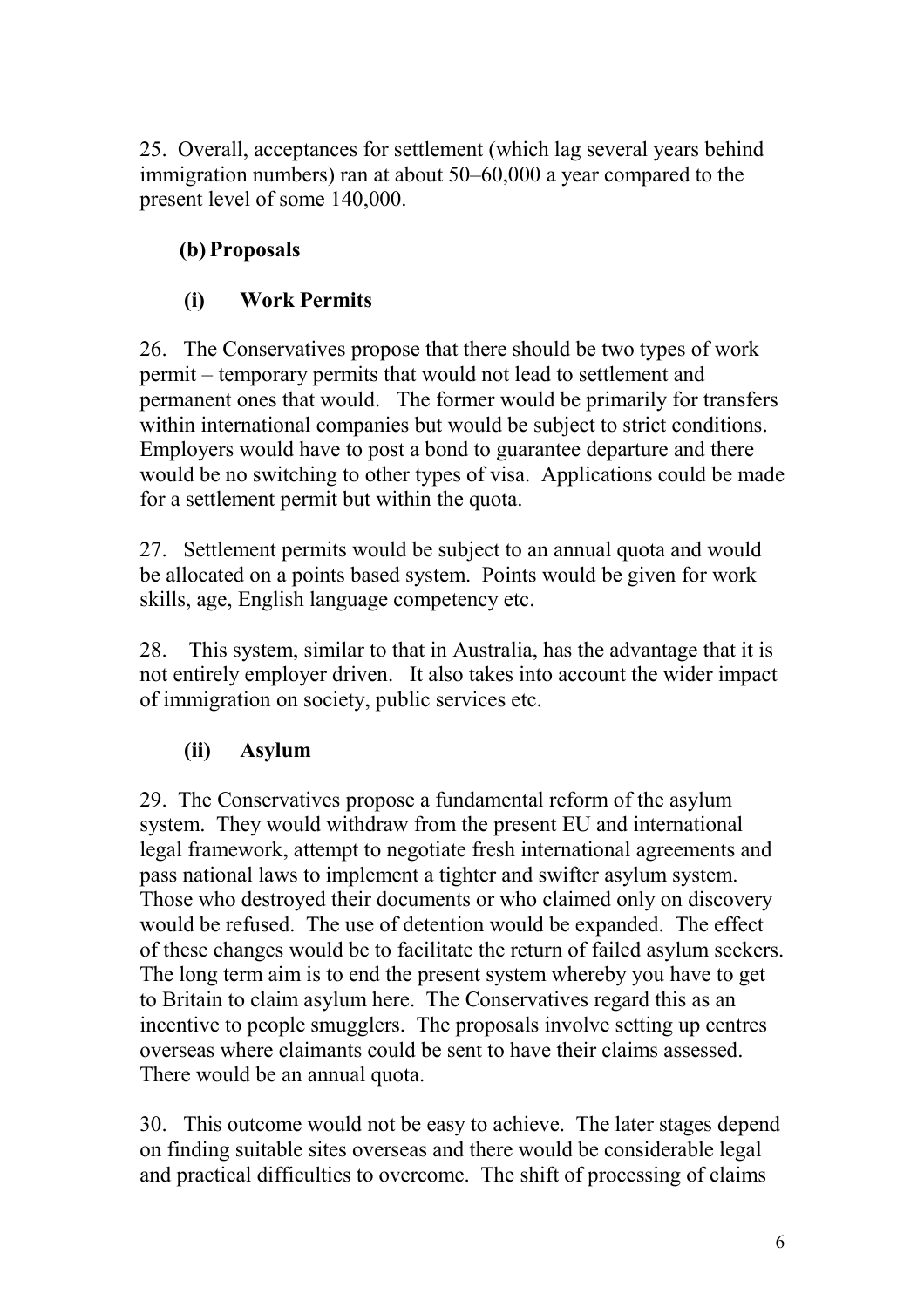to offshore centres could be expected to deter many asylum seekers, 70% of whose claims failed in 2003. However, it might also result in a significant increase in illegal immigration by people who are determined to enter the UK despite the tightening of the asylum system. It could, however, improve the climate for the reception of those who are genuine refugees. They have said that no genuine asylum seekers will be refused simply because the quota is full – although they might have to wait for a place.

#### **(iii) Family reunion**

31. The Conservatives have undertaken to consult on proposals involving raising the minimum age for spouses to 21 and tightening the rules on accommodation and support.

32. This is an important area on which neither of the main parties has produced an effective policy.

#### **(iv) Other matters**

33. The Conservatives have proposed full medical tests for those coming to Britain for more than 12 months. Only TB will automatically preclude entry. Other conditions will be dealt with on a case by case basis. Applicants will pay their own costs. Asylum seekers will not be affected.

34. The Conservatives' main proposal is that there should be an annual limit to immigration, agreed by Parliament. Within this there would be quotas for the three main streams of immigration – work permits, asylum and family reunion. They have not said what that limit should be but have spoken of "a substantial reduction" in immigration.

35. This last is of cardinal importance. It will not be easy to achieve but it is feasible. Each major category would have to be managed downwards in the light of circumstances. Whatever the pace of progress, it would have the major advantage of transparency. If the limit was exceeded the government would have to explain why. The effect could well be to reduce substantially the widespread concern about the scale and pace of immigration into Britain.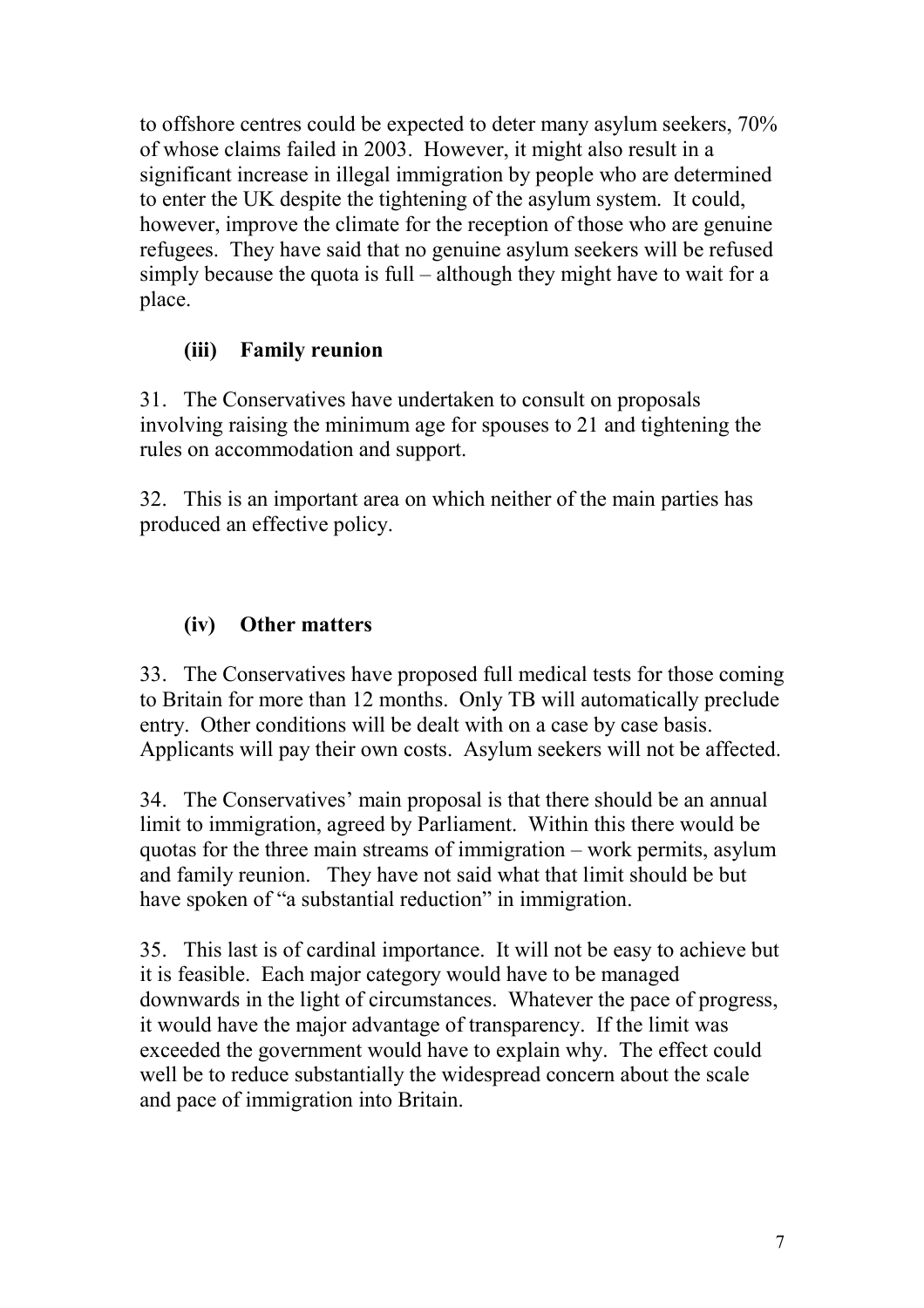### **III. LIBERAL DEMOCRATS**

36. The Liberal Democrats have played little part in the recent public debate about immigration, but they do have policies on the issue that have been developed over the last year. During a recent interview on *The World at One*, Charles Kennedy sought to play these down, emphasizing that his party was bound only by manifesto commitments.

## **(i) Work permits**

37. The 2005 manifesto commits the Lib Dems to consulting with business and the public services to agree numbers of work permits for economic migration. At their 2004 Party Conference, they resolved to institute a quarterly, sector-based quota system, with input from bodies including the trade unions, as well as a green card scheme based on a points system, to replace the current work permit schemes.

38. A quota system of this kind would be largely employer driven with little consideration of the social effects. The Lib Dems are opposed to any overall limit on immigration. The ratification, which they support, of the UN Convention on the Protection of the Rights of All Migrant Workers and their Families would increase the social security costs of economic migrants to the UK.

### **(ii) Asylum**

39. The Lib Dems' manifesto commits them to establishing an agency, separate from the Home Office, for assessing asylum claims, continuing to adhere to the Common European Asylum Policy and allowing asylum seekers to work on arrival. The 2004 Party Conference also resolved to fast-track "manifestly founded" asylum cases, "front-load" resources into the initial decision-making process and made a number of proposals in respect of the National Asylum Support Service, many of which would entail increased costs.

40. An ongoing commitment to the EU framework for asylum policy precludes fundamental reform of the system, whilst it is unlikely that separating the IND's functions from the Home Office would improve performance. (A somewhat similar system has been heavily criticised in Canada). Allowing asylum seekers to work risks encouraging the use of asylum as a back-door form of economic migration. The Lib Dem proposals would be likely to entail a rise in the number of claimants and in the cost of the asylum system.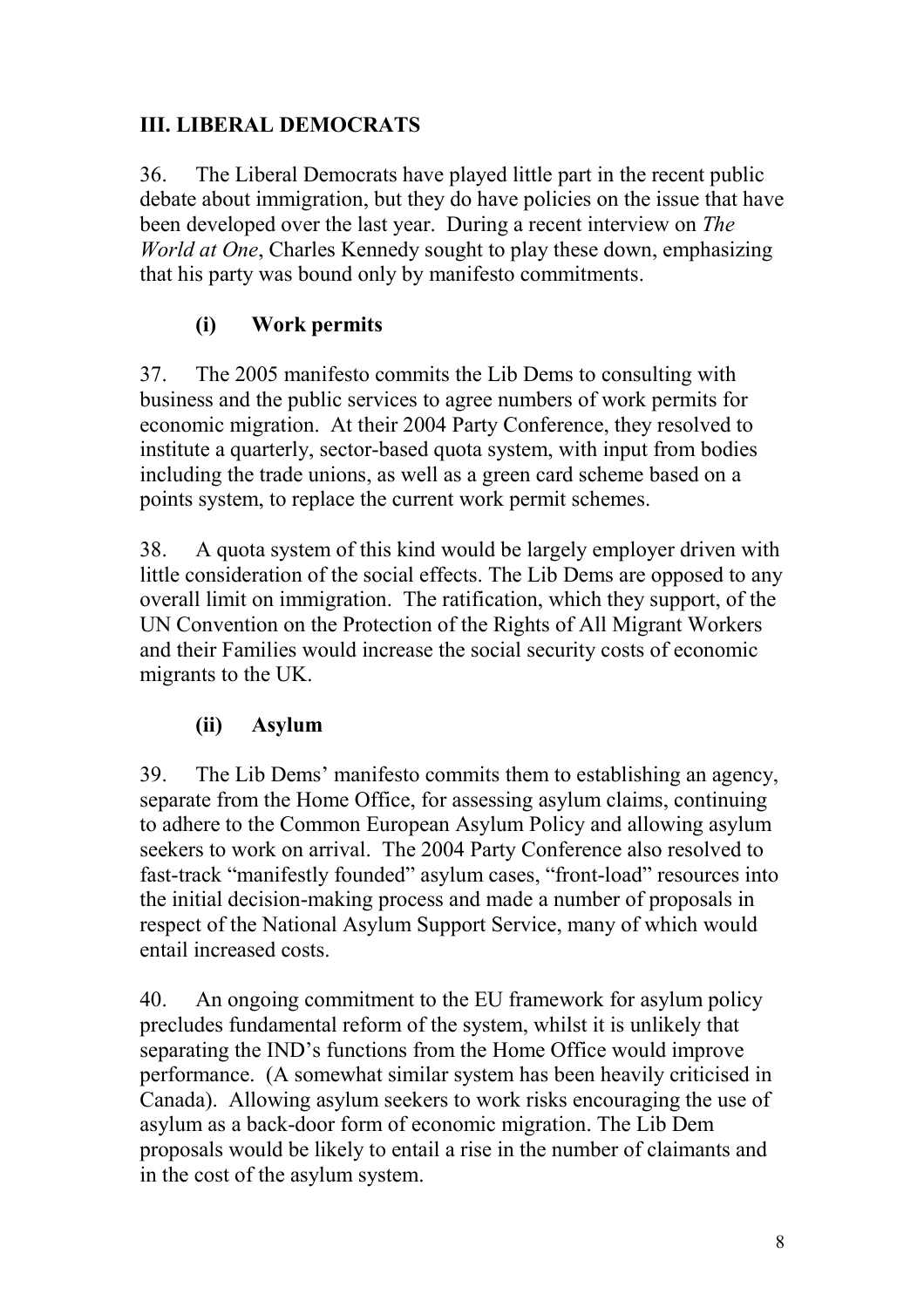### **(iii) Family Reunion**

41. The Liberal Democrats have not announced a policy on family reunion.

### **(iv) Other Matters**

42. The Lib Dems have also stated that they would establish an Independent Documentation Centre to provide independent country of origin information – but there is no evidence to suggest that the current Country Information Unit is deficient. The main issue, almost invariably, is whether the applicant is to be believed.

## **IV. UKIP**

43. UKIP's 2005 election manifesto states that the goal of their immigration policy is to approach zero net immigration. Withdrawal from the EU would enable national control to be reasserted. They insist that their policies would be so effective as to preclude the necessity for quotas.

## **(i) Work Permits**

44. UKIP would introduce a points system for work permits based on an identified need for specific skills and "other tests of suitability".

45. Whilst withdrawal from the EU would expand the government's room for manoeuvre on labour migration, UKIP does not say how skills shortages would be identified nor whether and, if so to what extent, settlement rights would be retained.

### (ii) **Asylum**

46. UKIP would set national criteria for refugee status based on a "reinterpretation of parts of the 1951 Convention" and a revision of human rights law. The party also says it would resolve asylum cases within two weeks of the applicant's arrival in the UK as well as accelerating removals.

47. Conservative and UKIP policy on asylum both entail substantive withdrawal from the EU and international legal framework and the re-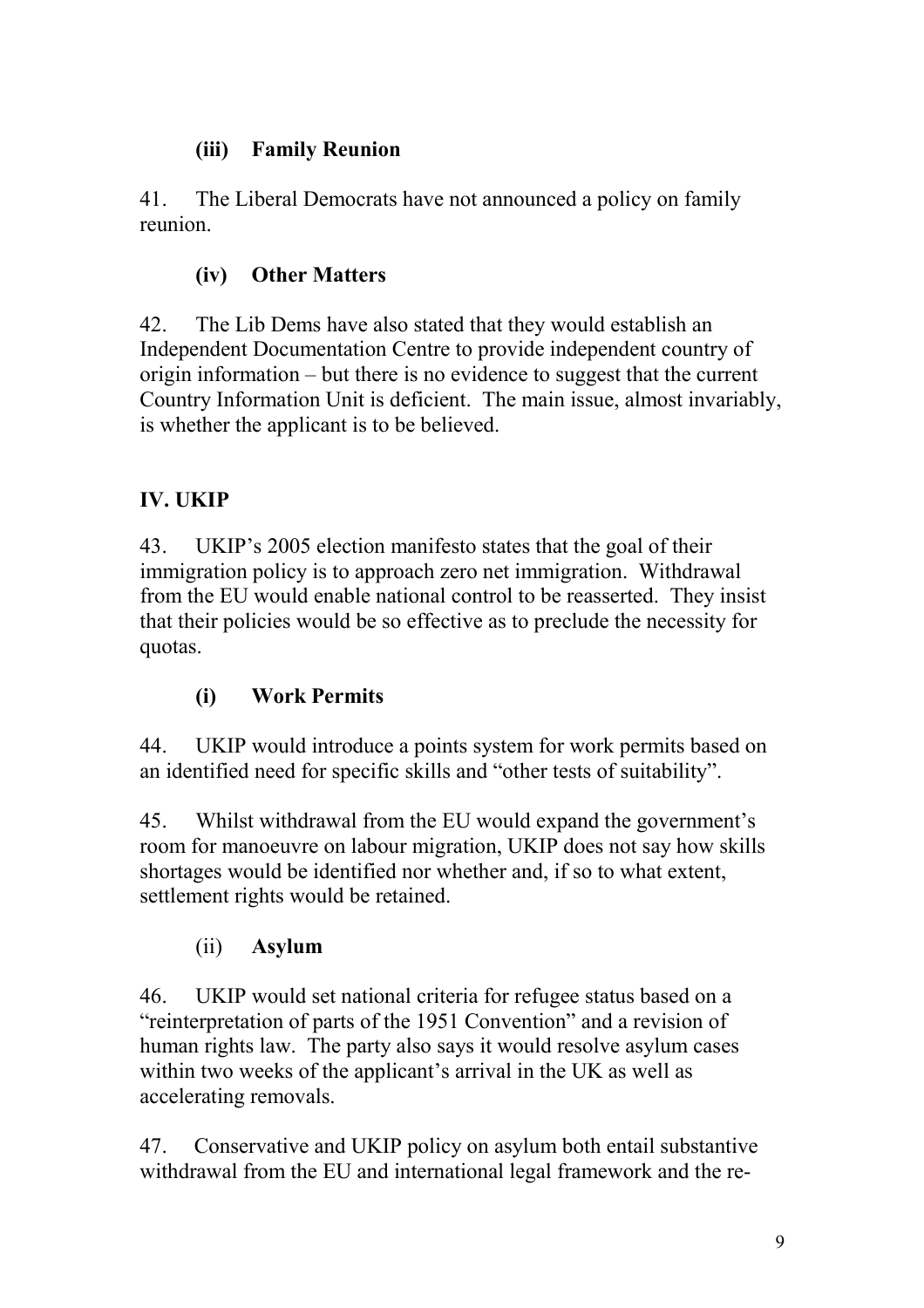establishment of domestic, parliamentary control. UKIP's ambitions for improving the efficiency of the system (with commensurate cost savings) are unsubstantiated by any detail.

### **(iii) Family Reunion**

48. UKIP promises stricter control over immigration via family reunion, indicating that this may require the reinstatement of the "primary purpose rule".

#### **(iv) Other Matters**

49. UKIP would institute "Britishness" tests for immigrants and encourage "full" assimilation. It would also introduce health checks for communicable diseases.

50. The general thrust of UKIP's proposals is clear but there is little on which their feasibility can be judged.

### **V. THE GREEN PARTY**

51. The Greens state that they expect their policies to reduce the "push" factors in asylum; that there should be full co-operation with countries of origin in asylum and immigration matters; that resources should be front-loaded into the initial asylum decision-making process; that asylum seekers should receive access to work and benefits; and that the UK should sign the UN Convention on the Rights of Migrant Workers and their Families. The party supports the EU and international legal framework on asylum but would review social security aspects of the Nationality, Immigration and Asylum Act.

#### **VI. THE SNP**

52. The SNP promises to "pursue an immigration policy that welcomes new Scots and encourages people to move back to Scotland". What this policy is, the SNP do not say.

### **VII. VERITAS**